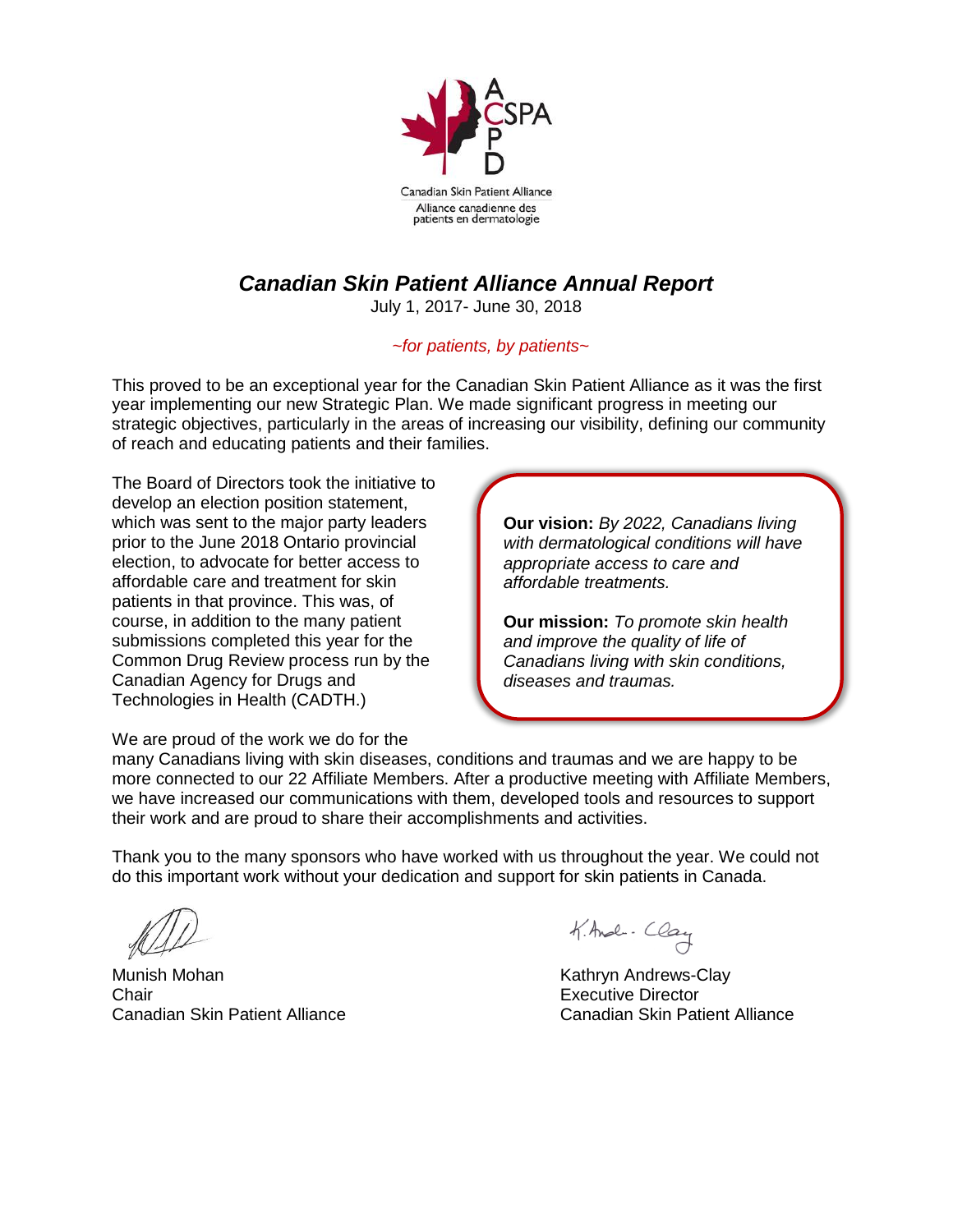*Strategic Priority Area #1 - Support for Patients, Families and Affiliate Members: Increase our presence by creating greater brand awareness, strong networks for patients and families and mutually supportive relationships with Affiliate Members.*

In 2017-18, the Canadian Skin Patient Alliance:

 $\triangleright$  Clarified and implemented its role and that of its Affiliate Members. A successful face-toface meeting was held to build on the current relationships with the Affiliate Members and to develop stronger relationships for a more effective and efficient skin patient voice in Canada. Since the meeting, ideas to work better together were implemented, monthly communiques were sent out, the role of the sub-committee was clarified and the Affiliate Grant program was strengthened.

*Congratulations to the winners of the Tanny Nadon Affiliate Members Grants in 2017-18: Canadian Skin Cancer Foundation and the Scleroderma Society of Canada*



- Increased our presence and visibility by participating at a variety of new forums including the World Congress of Pediatric Dermatology, the Family Medicine Forum, the Symposium on Hidradenitis Suppurativa Advances and the Primed Toronto Conference, among others. The impact of this has been an increased number of health care professionals and other professionals requesting our tools and resources to share with their patients, an increased social media presence and new opportunities to advance our mission.
- $\triangleright$  Strengthened our relationships on an international level as a member of the International Association of Derm Patient Organizations, the Coalition of Skin Diseases and the International Alliance of Patient Organizations. Helen Crawford presented to the International Association of Derm Patient Organizations on two occasions to share her knowledge and expertise in the area of social media.
- $\triangleright$  Worked with the Skin Research Group and the Canadian Institutes of Health Research Institute of Musculoskeletal Health and Arthritis to encourage research in the area of skin diseases, conditions and traumas. We completed several letters of support for prominent skin researchers in Canada and we participated in an application for a large grant looking to create a research network for burn victims.
- $\triangleright$  Continued to work in partnership with the Canadian Association of Psoriasis Patients on projects and activities specifically focused on psoriasis and psoriatic arthritis.

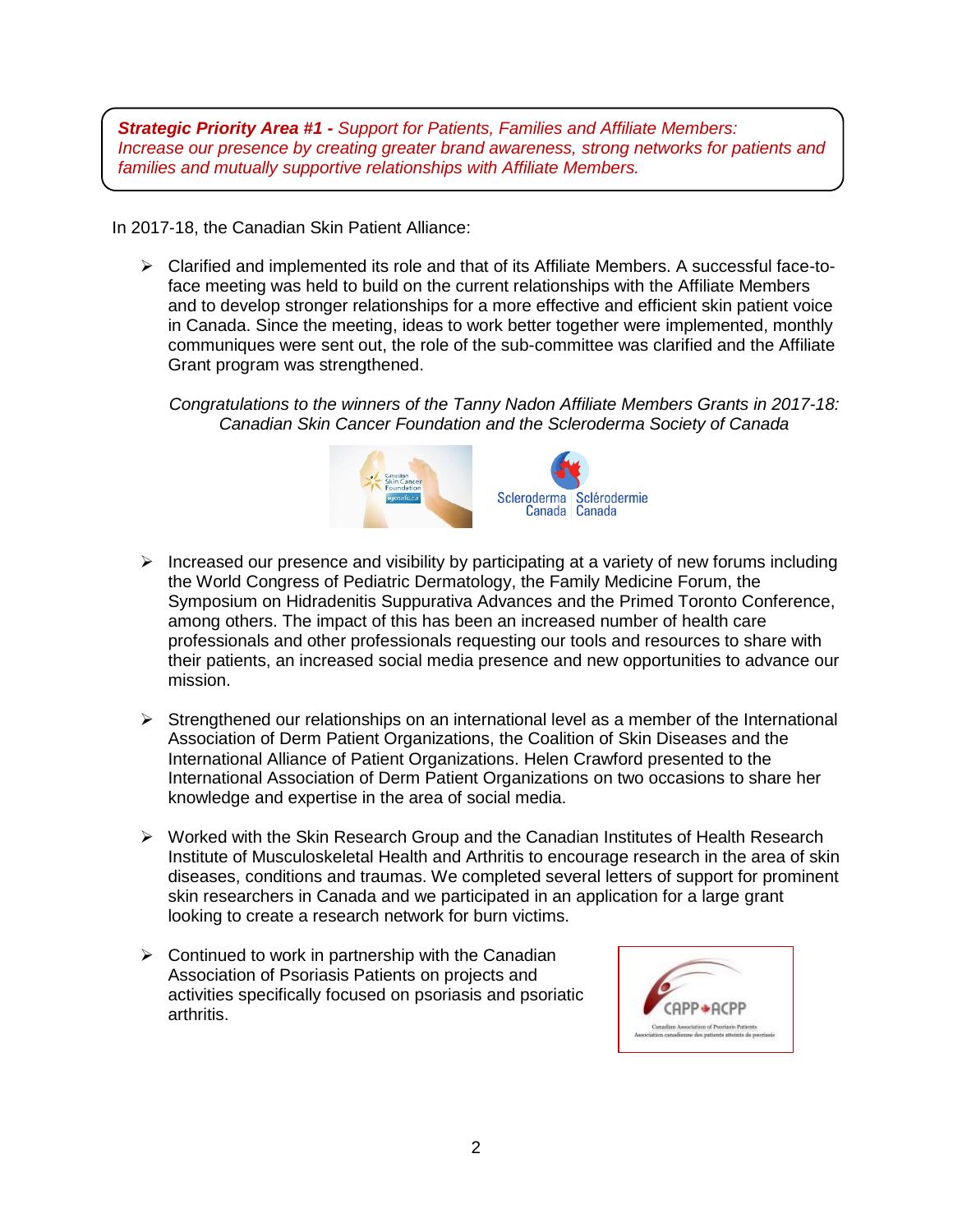*Strategic Priority Area #2 – Education: Empower patients and their families and Affiliate Members through knowledge, education and access to information.*

In 2017-18, the Canadian Skin Patient Alliance:

- $\triangleright$  Built on our successful website by increasing the visits by 15,000 over the previous year. This includes an increase of 54% of French speaking visitors as we strive to translate all of our information. These same visitors viewed more than 58,000 pages, which is up more than 50%. And with our mobile friendly site, more than 60% viewed the website from their smartphone. We also added several new disease areas to the website including impetigo, scleroderma and atopic dermatitis.
- $\triangleright$  Continued to produce and distribute a high-quality magazine, "Canadian Skin" that reaches over 11,000



people three times per year. A new look and feel has a welcoming look and engages with patients in quizzes and contests. Topics covered this year include rosacea, actinic keratosis and lyme disease.

 $\triangleright$  Increased our presence on both Facebook and Twitter. We also hosted two successful live tweet sessions on hidradenitis suppurativa, a new forum for this organization.



- Participated in several on-line campaigns to promote HPV Awareness Week, World CIU Day, Patient Solidarity Day and World Psoriasis Day.
- $\triangleright$  Completed a national report on the patient experience living with Atopic Dermatitis (AD). This significant document has been instrumental in developing additional tools and resources on this topic, increasing awareness of the challenges of living with AD and informing a patient submission for this disease.
- $\triangleright$  Initiated a new social media platform for the CSPA: [https://www.linkedin.com/company/canadianskin/.](https://www.linkedin.com/company/canadianskin/) Although this is a new asset for us, it is starting to show results with the health care community and other professionals.
- $\triangleright$  Won the Canadian Dermatology Association Public Education Award for our project on *Scarred for Life: A National Report of the Patient Experience living with Hidradenitis Suppurativa.*

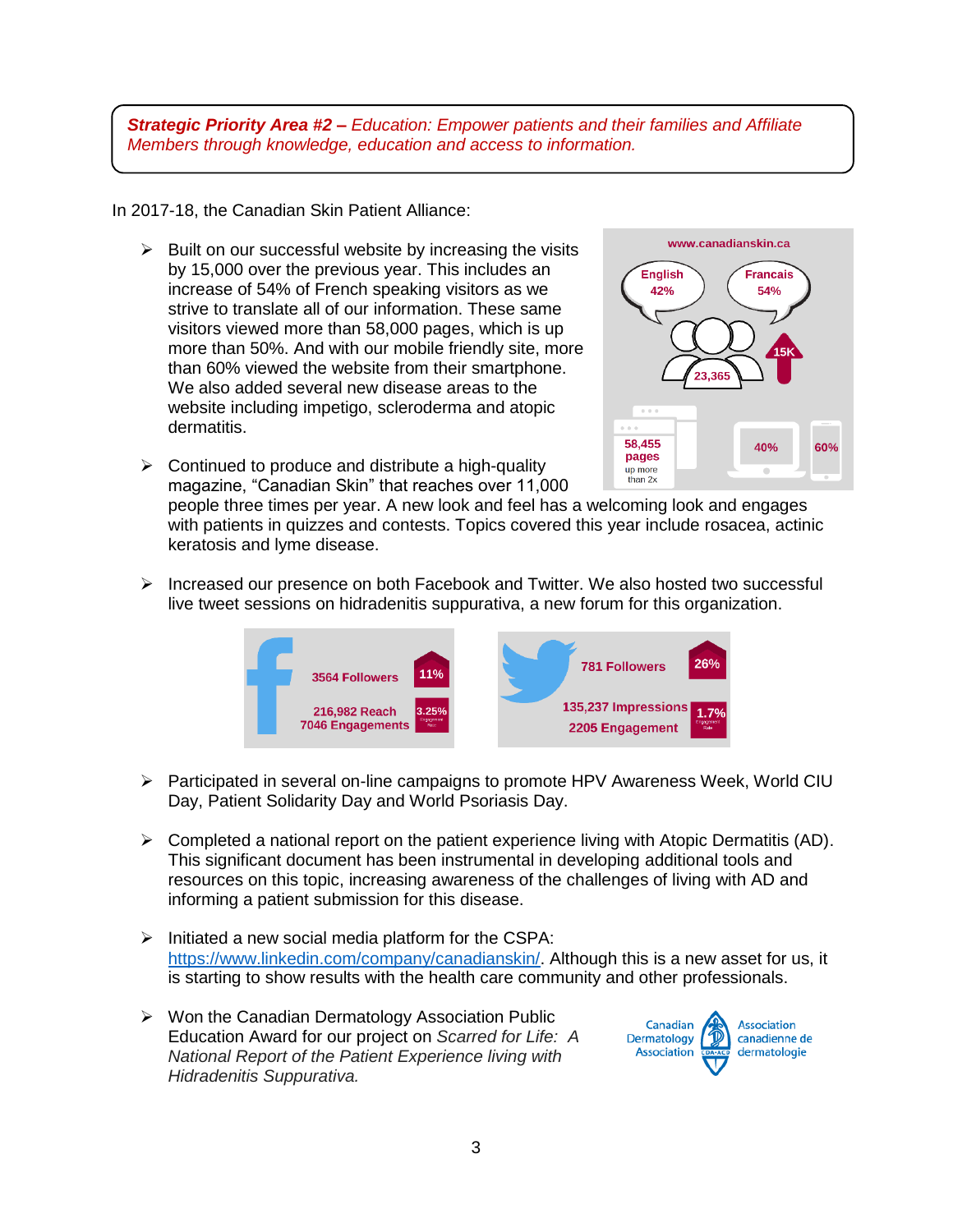*Strategic Priority Area #3 – Lead as a respective voice, on key issues for skin patients and their families and Affiliate Members*

In 2017-18, the Canadian Skin Patient Alliance:

- $\triangleright$  Completed patient submissions for the Common Drug Review for seven new treatments for psoriasis, atopic dermatitis and impetigo. This includes submissions for the Canadian Agency for Drugs and Technologies in Health (CADTH), the Institut national d'excellence en santé et en services sociaux (INESSS) and BC Pharmacare.
- Revamped our Fundraising sub-committee to be the Advocacy and Fundraising subcommittee. New volunteers were recruited to help add a variety of perspectives to the topic.
- $\triangleright$  Participated in several consultations on high-level issues that could affect skin patients. These include consultations on the proposed changes to the Patented Medicine Prices Review Board and the implementation of Pharmacare.
- $\triangleright$  Developed an election position statement on the importance of access to care and affordable treatments for Ontario patients living with conditions that affect the skin, hair and nails. This



document was sent to party leaders prior to the provincial election. Issues included long wait times to see a dermatologist, difficulty accessing treatments that are not covered on the provincial formulary and a prolonged process to access the correct medication for the severity of their disease. This process will be repeated prior to each upcoming provincial election and followed up with a request to meet with the new Minister of Health in each province.

- $\triangleright$  Participated in advocacy activities as a member of the Best Medicines Coalition (BMC), the Better Pharmacare Coalition (BPC) and the Canadian Organization for Rare Disorders (CORD).
- $\triangleright$  Continued to work with a Danish company that distributes a smallpox vaccine for contraindicated populations, such as skin patients living with compromised immune systems, in the event of a smallpox outbreak from bioterrorism.